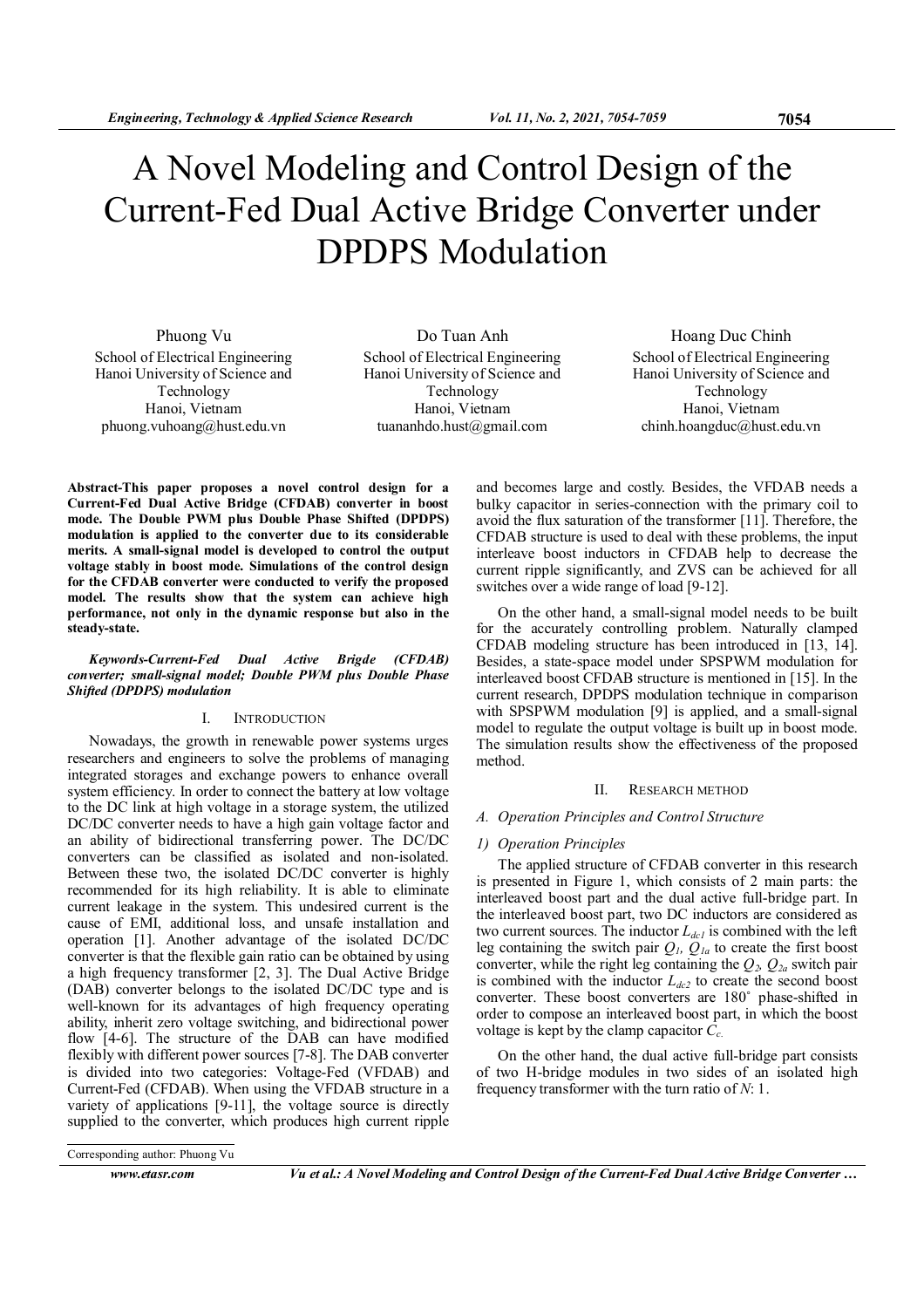

Fig. 1. Structure of the CFDAB converter.

The voltages of the clamp capacitor and the output capacitor are assumed as the Low-Voltage Side (LVS) and High-Voltage Side (HVS). The bidirectional transfer power between the LVS, the HVS, and the power flow are determined by the phase shifted angle. The AC inductor  $L_r$ , which is the sum of the primary-referred transformer leakage inductor, which can be considered as a power link between the two sides of the converter.

### 2) Modulation Strategy

Due to the high amount of switch devices and inductors, the modulation strategy for the converter needs to be considered before designing the control loop. To handle the voltage ratio variation problems and to minimize the conduction loss in power transfer stages, the PWM plus Phase Shifted (PPS) is introduced while the duty cycle for HVS switches is equal to 50% and the duty ratio for the main LVS switches  $Q_1$ ,  $Q_2$  is a variable D. However, in the non-power transfer stage of PPS, the circulation loss is significant with high leak current spike. An additional phase shifted in Double PWM plus Double Phase Shifted (DPDPS) method [9], which equals to  $(2D-1)\times T_s / 2$ , is applied to eliminate the leak current spike. Figure 2 illustrates the modulation rule of the CFDAB converter, where the phase shifted between  $Q_1 - Q_2$ ,  $Q_2 - S_1$  and  $S_1 - S_4$  are 180°,  $\varphi$  and  $\varphi_s$  respectively. The value of  $\varphi$ <sub>E</sub> determines the power flow and direction, where  $\varphi_E > 0$  represents the operation boost mode with power flow from LVS to HVS and vice versa. By utilizing DPDPS modulation, 8 operation modes in one switching period along with leakage current, the switching LVS voltage and the transformer voltage waveform  $v_{cd}$  are displayed in Figure 3 [9].



Fig. 2. DPDPS modulation technique for the CFDAB converter.



Fig. 3. Pulse patterns, transformer voltage, and leakage current waveforms.

### 3) Control Structure

For CFDAB converter structure, the transfer power is related to the clamp voltage  $V_c$  and the phase shifted  $\varphi_E$ between the two H-bridges. Therefore, the control structure in boost mode has to control the voltage of the clamp capacitor and the output capacitor simultaneously. There are two pairs of control variables:  $V_c-d$  and  $V_o-\varphi$ , as presented in Figure 4.



Fig. 4. Control structure in boost mode.

# B. Small Signal Modeling

It is required to determine the transfer functions of the two pairs of control variables mentioned above so that the control scheme in Figure 4 can be implemented. The transfer function perturbations between clamp voltage  $\hat{v}_c$  and duty ratio  $\hat{d}$  is depicted in (1) [9]: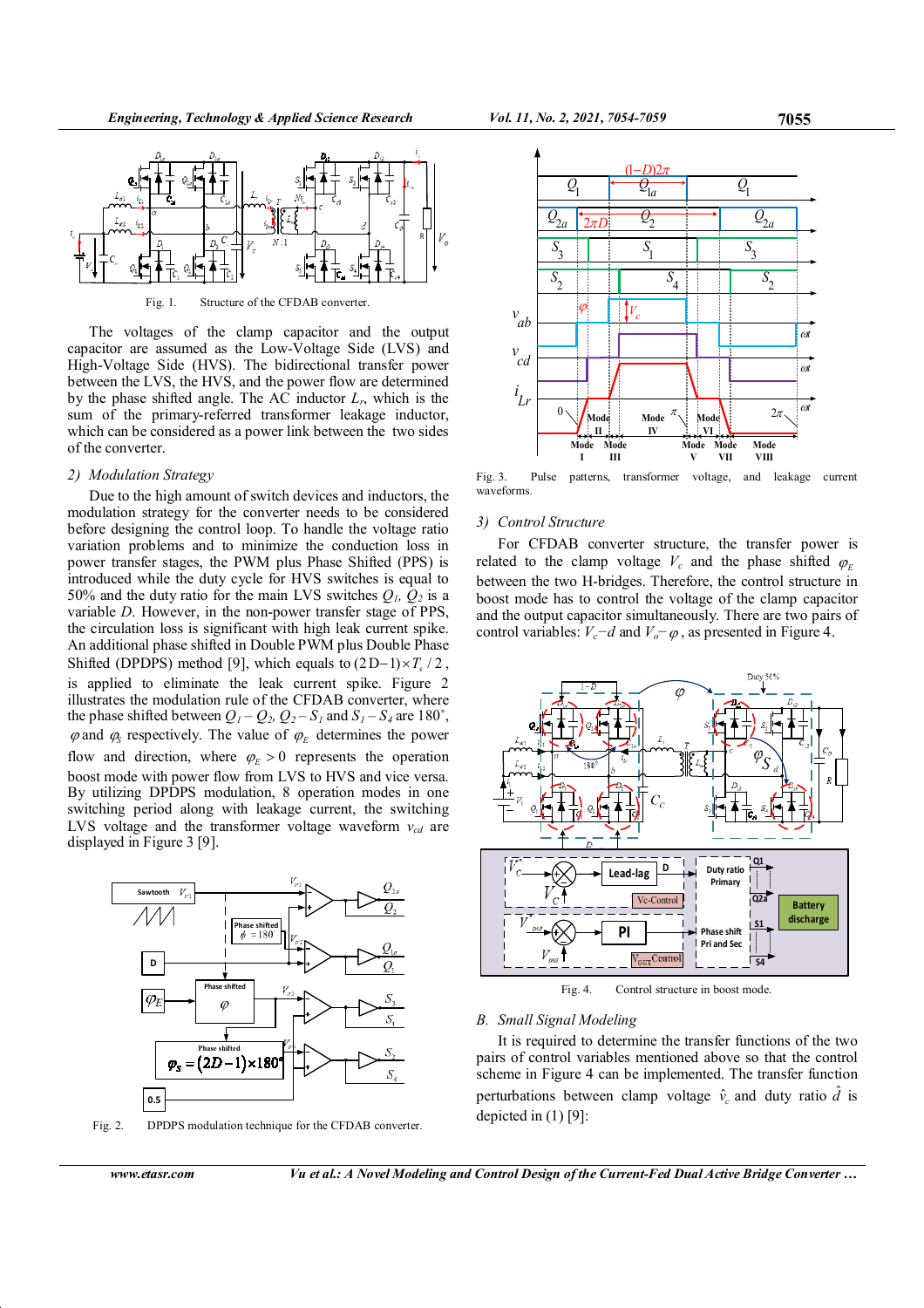$$
G_{v_{c-d}} = \frac{\hat{v}_c}{\hat{d}} = \frac{2V_c \varphi - \omega L_r (I_{L1} + I_{L2})}{\omega L_r C_d s + 2\varphi (1 - D) - \frac{\varphi^2}{2\pi}} \tag{1}
$$

In this paper, the small signal model along with the closed loop controller is proposed to regulate the output voltage of the converter under DPDPS modulation. In the secondary side, the output capacitor is charged and discharged in power transfer and non-power transfer stage respectively. From the switching sequence in Figure 3, the time interval of each switching mode is given by:

$$
\begin{cases}\nd_1 = d_3 = d_5 = d_7 = \frac{\varphi}{2\pi} \\
d_4 = d_8 = 1 - d, \\
d_2 = d_6 = \frac{2d - 1}{2} - \frac{\varphi}{2\pi}\n\end{cases}
$$
\n(2)

The relationship between small signals of variables is presented in Table I for 8 modes in one DPDPS switching period. The inductors and capacitors are considered as ideal, i.e. the internal resistors are neglected. The continuous-time equation of output voltage is defined as:

$$
C_o \frac{dv_o}{dt} = N(d_4 - d_8) \frac{\langle v_C \rangle}{\omega L_r} \varphi
$$
  
+ 
$$
(-d_1 + d_2 + d_3 - d_4 - d_5 + d_6 + d_7 - d_8) \frac{v_o}{R}
$$
 (3)  
+ 
$$
Nd_s \frac{\langle v_C \rangle}{\omega L_r} (\pi - \theta_s + \varphi) - Nd_1 \frac{\langle v_C \rangle}{\omega L_r} (\theta_i - \varphi)
$$

Using the average model:

$$
\theta_7 = 2d\pi + \frac{\varphi}{2}, \langle v_c \rangle = v_c, \theta_3 = (2d - 1)\pi + \frac{\varphi}{2}
$$

we can obtain:

$$
C_0 \frac{dv_0}{dt} = N(d_4 + d_8) \frac{\langle v_c \rangle}{\omega L_r} \varphi + N(d_1 + d_5) \frac{\langle v_c \rangle}{\omega L_r} \frac{\varphi}{2}
$$
  
+ 
$$
\left(-d_1 + d_2 + d_3 - d_4 - d_5 + d_6 + d_7 - d_8\right) \frac{v_0}{R}
$$
 (4)

Replacing (2) to (4) we get:

$$
C_0 \frac{dv_0}{dt} = (4d-3)\frac{v_0}{R} + N\left(\frac{-\varphi^2}{2\pi} + 2\varphi(1-d)\right) \frac{v_c}{\omega L_r}
$$
 (5)

Using the perturbations of duty ratio, phase-shifted angle output voltage, and clamp voltage we have:

$$
C_0 \frac{d(V_o + \hat{V}_o)}{dt} = (4(D + \hat{d}) - 3) \frac{(V_o + \hat{V}_0)}{R} + N \left( \frac{-(\Phi + \hat{\varphi})^2}{2\pi} + 2(\Phi + \hat{\varphi})(1 - (D + \hat{d})) \frac{V_c + \hat{V}_c}{\omega L_r} \right)
$$

Discarding the steady-state value and the second order perturbations and assuming that  $\hat{d} = \hat{v}_{c_c} = 0$  we get:

$$
C_0 \frac{dv_0}{dt} = (4d - 3) \frac{v_0}{R} + N \left( \frac{-\varphi^2}{2\pi} + 2\varphi(1 - d) \right) \frac{v_c}{\omega L_r}
$$
 (7)

By Laplace transformation, the transfer function from  $\hat{v}_o$  to  $\hat{\varphi}$  in the frequency domain can be expressed as:

$$
G_{v_{o-},\varphi} = \frac{N RV_{c} (2 - 2D - \frac{\Phi}{\pi})}{\omega R L_{r} C_{o} s - \omega L_{r} (4D - 3)} = \frac{A}{Bs + C}
$$
(8)

TABLE I. SMALL SIGNAL MODEL IN EACH SWITCHING MODE

| Mode                                                     | <b>Continuous-</b> time equations                                                                                              |
|----------------------------------------------------------|--------------------------------------------------------------------------------------------------------------------------------|
| Mode I<br>$[0, \varphi]$                                 | $C_0 \frac{dv_0}{dt} = -\frac{v_0}{R} - Ni_{Lr}, i_{Lr} = \frac{\langle v_c \rangle_{Ts}}{\omega L} (\theta - \varphi)$        |
| Mode II<br>$\lceil \varphi$ , $(2d-1)\pi \rceil$         | $C_0 \frac{dv_0}{dt} = \frac{v_0}{R}$ , $i_{Lr} = 0$                                                                           |
| Mode III<br>$\left[ (2d-1)\pi,(2d-1)\pi+\varphi \right]$ | $C_0 \frac{dv_0}{dt} = \frac{v_0}{R}, i_{Lr} = \frac{\langle v_c \rangle_{Ts}}{\omega L} \left[ \theta - (2d - 1) \pi \right]$ |
| Mode IV<br>$\lceil (2d-1)\pi + \varphi, \pi \rceil$      | $C_0 \frac{dv_0}{dt} = -\frac{v_0}{R} + Ni_{Lr}, i_{Lr} = \frac{\langle v_c \rangle_{Ts}}{\omega L} \varphi$                   |
| Mode V<br>$[\pi,\pi+\varphi]$                            | $C_0 \frac{dv_0}{dt} = -\frac{v_0}{R} + Ni_{Lr}, i_{Lr} = \frac{\langle v_c \rangle_{Ts}}{\omega L} (\pi - \theta + \varphi)$  |
| Mode VI<br>$\lceil \pi + \varphi, 2d\pi \rceil$          | $C_0 \frac{dv_0}{dt} = \frac{v_0}{R}, i_{Lr} = 0$                                                                              |
| Mode VII<br>$[2\pi d, 2\pi d + \varphi]$                 | $C_0 \frac{dv_0}{dt} = \frac{v_0}{R}, i_{Lr} = -\frac{\langle v_c \rangle_{Ts}}{\omega I} \left[ \theta - 2d\pi \right]$       |
| Mode VIII<br>$\left 2\pi d+\varphi,2\pi\right $          | $C_0 \frac{dv_0}{dt} = -\frac{v_0}{R} - Ni_{Lr}, i_{Lr} = -\frac{\langle v_c \rangle_{Ts}}{\omega L} \varphi$                  |

# C. Simulation Verification

The control design with the proposed method is firstly verified by simulation in Matlab/Simulink (Figure 5). The specifications of the converter are given in Table II and the transfer function in frequency domain between  $\hat{v}_o$  and  $\hat{\phi}$  is turned into:

$$
G_{w_{\varphi}} = \frac{\hat{v}_{o}}{\hat{\varphi}} = \frac{A}{Bs + C} = \frac{1.643 \times 10^4}{0.3213s + 4.7}
$$
(9)

A PI controller is applied to regulate the output voltage:

$$
G_c = K_p \left(1 + \frac{1}{Tis}\right) \quad (10)
$$

where  $T_i$  is equal to the pole of  $G_{v_{o-} \varphi}$ :  $T_i = \frac{B}{C} = 0.068$ .

The output voltage close loop transfer can be written as:

$$
G_k = \frac{1}{T_k s + 1} \quad (11)
$$

www.etasr.com Vu et al.: A Novel Modeling and Control Design of the Current-Fed Dual Active Bridge Converter ...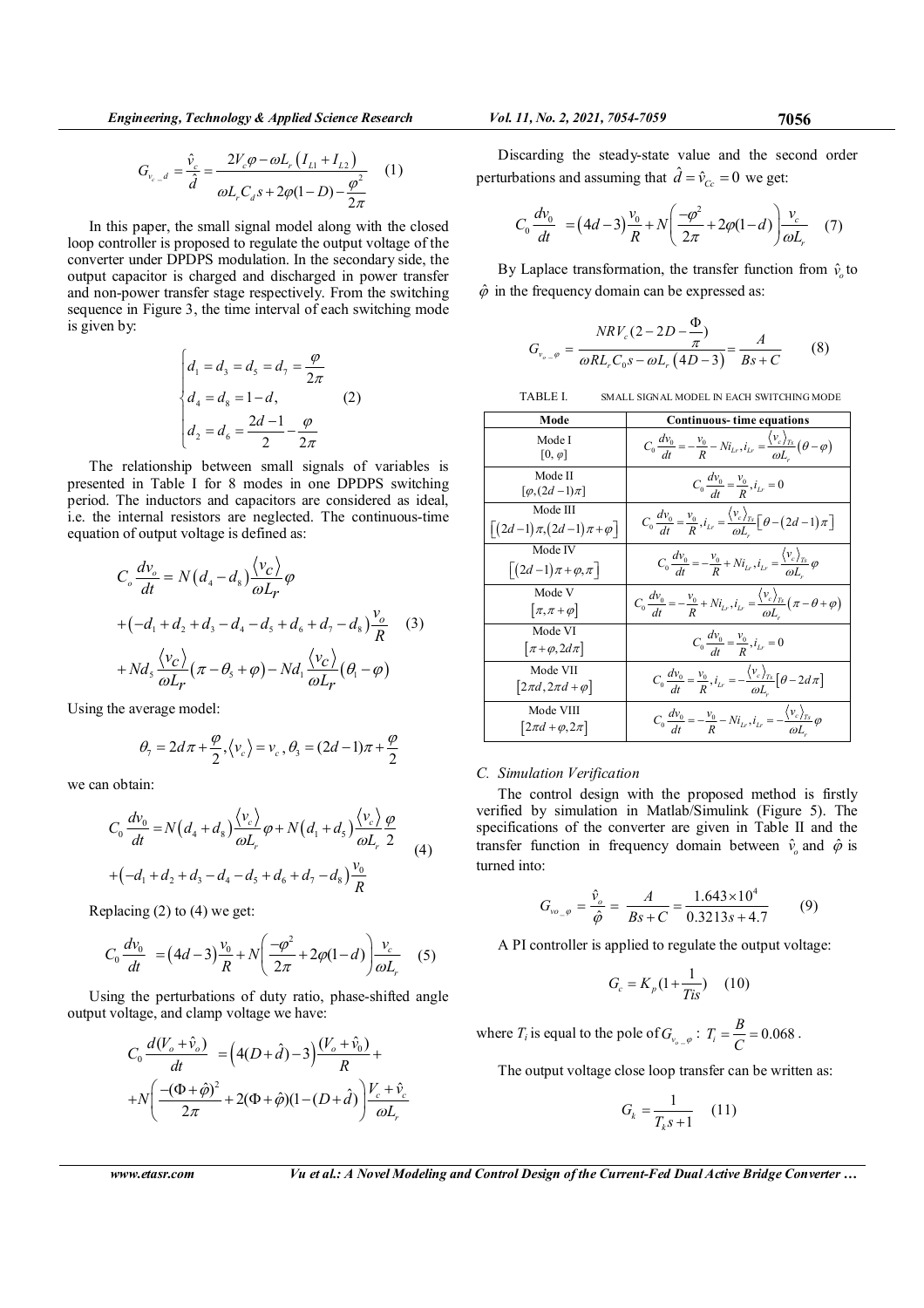with  $T_k = \frac{E}{A*K_p}$  $T_k = \frac{B}{A*K_p}$ . By choosing  $T_k = 5 * T_s = 10^{-4}$ ,  $Kp = 0.276$ .

The simulation scenario consists of 4 steps: the clamp capacitor is charged from 0 to 0.2s, at 0.2s the  $V_c$  controller starts and the LVS switches are enabled, at 0.25s the  $V<sub>o</sub>$  controller starts and in the final step, the load changes suddenly to the nominal value. Figures 6, 7 show the simulation results of clamp and output voltage respectively. As can be observed, in the start-up period, the voltages of the two capacitors are charged and controlled to increase gradually as well as track the reference values with negligible error and no over-shoot.



Fig. 5. Simulink model for the control of the CFDAB converter in boost mode.



Fig. 6. Voltage response on the clamp capacitor.



Fig. 7. Voltage response on the output capacitor.

Furthermore, the currents through the boost inductor and the leakage inductor with little spike in the start interval which ensure the feasibility of the control design in the experiment, are shown in Figures 8 and 9. The clamp voltage and the out voltage decrease slightly, about 3V, at 0.45s when the nominal load is changed. After that, they quickly return to the reference value within 0.01s and 0.03s. In steady-state operation, the voltages on both the LVS and HVS side of the transformer along with leakage current are shown in Figure 9. Due to the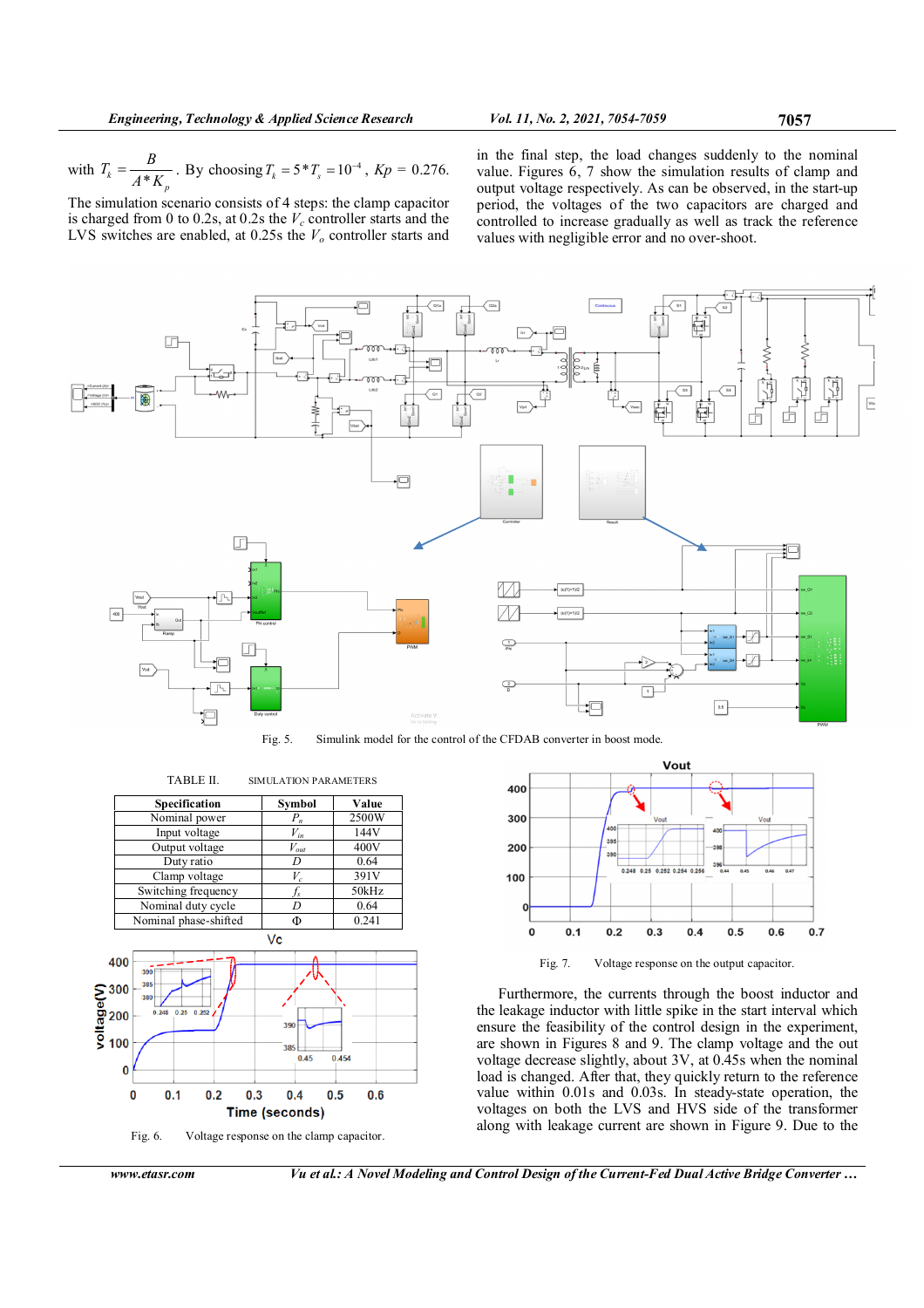small difference between the reference of clamp voltage and the output voltage, the bias current in the leakage current helps HVS switches achieve the ZVS easier [16]. In addition, the switches voltage and current are presented for  $S_1$  and  $Q_2$  in Figures 10 and 11.





Fig. 9. Voltage on the two sides of the transformer and leakage current.



Fig. 10. Voltage and curent on switch device  $S_l$ .

# III. CONCLUSION

The current paper presents the control structure along with the modeling of the CFDAB converter in boost mode. A small signal model is built up with the chosen modulation technique to control the output voltage of the converter. Simulations were

carried out to verify both the proposed model and the control design. The simulation results prove the good performance of the control design not only in the steady-state but also in the dynamic responses.



Fig. 11. Voltage and curent on switch device  $Q_2$ .

#### **ACKNOWLEDGMENT**

This research is funded by the Vietnamese Ministry of Education and Training under the project number CT2020.02.BKA.004.

#### **REFERENCES**

- [1] W. Chen, X. Yang, W. Zhang, and X. Song, "Leakage Current Calculation for PV Inverter System Based on a Parasitic Capacitor Model," IEEE Transactions on Power Electronics, vol. 31, no. 12, pp. 8205–8217, Dec. 2016, https://doi.org/10.1109/TPEL.2016.2517740.
- [2] Y. Almalaq and M. Matin, "Two-Switch High Gain Non-Isolated Cuk Converter," Engineering, Technology & Applied Science Research, vol. 10, no. 5, pp. 6362–6367, Oct. 2020, https://doi.org/10.48084/etasr.3826.
- [3] K. Jayaswal and D. K. Palwalia, "Performance Analysis of Non-Isolated DC-DC Buck Converter Using Resonant Approach," Engineering, Technology & Applied Science Research, vol. 8, no. 5, pp. 3350–3354, Oct. 2018, https://doi.org/10.48084/etasr.2242.
- [4] B. Zhao, Q. Song, W. Liu, and Y. Sun, "Overview of Dual-Active-Bridge Isolated Bidirectional DC–DC Converter for High-Frequency-Link Power-Conversion System," IEEE Transactions on Power Electronics, vol. 29, no. 8, pp. 4091–4106, Aug. 2014, https://doi.org/ 10.1109/TPEL.2013.2289913.
- [5] B. J. Byen, B.-H. Jeong, and G.-H. Choe, "Single pulse-widthmodulation strategy for dual-active bridge converters," Journal of Power Electronics, vol. 18, no. 1, pp. 137–146, Jan. 2018, https://doi.org/ 10.6113/JPE.2018.18.1.137.
- [6] B. J. Byen, C.-H. Ban, Y.-B. Lim, and G.-H. Choe, "An efficiencyoptimized modulation strategy for dual-active-bridge DC-DC converters using dual-pulse-width-modulation in the low power region," Journal of Power Electronics, vol. 17, no. 6, pp. 1413–1421, Nov. 2017, https://doi.org/10.6113/JPE.2017.17.6.1413.
- [7] M. L. Mendola, M. di Benedetto, A. Lidozzi, L. Solero, and S. Bifaretti, "Four-Port Bidirectional Dual Active Bridge Converter for EVs Fast Charging," in 2019 IEEE Energy Conversion Congress and Exposition (ECCE), Baltimore, MD, USA, Sep. 2019, pp. 1341–1347, https://doi.org/10.1109/ECCE.2019.8912252.
- [8] N. Hou and Y. W. Li, "A Tunable Power Sharing Control Scheme for the Output-Series DAB DC–DC System With Independent or Common Input Terminals," IEEE Transactions on Power Electronics, vol. 34, no. 10, pp. 9386–9391, Oct. 2019, https://doi.org/10.1109/TPEL.2019. 2911059.
- [9] D. Sha and G. Xu, High-Frequency Isolated Bidirectional Dual Active Bridge DC–DC Converters with Wide Voltage Gain, 1st ed. Berlin Heidelberg, Germany: Springer, 2018.